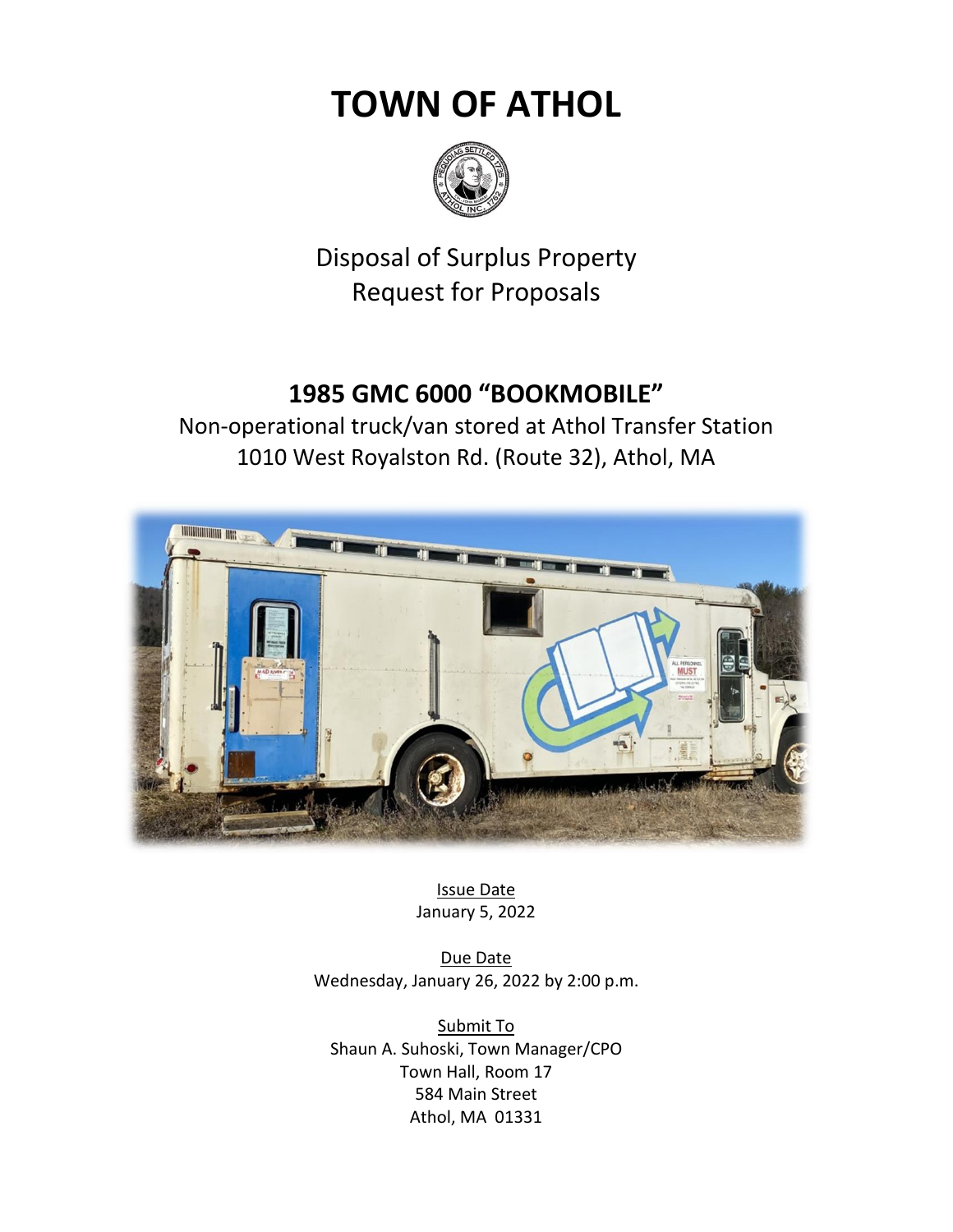# **I. OVERVIEW**

# **General Description**

The Town of Athol, acting by and through its Town Manager/CPO, seeks proposals from non-profit entities for acquisition of a 1985 GMC 6000 box truck also known as "the Bookmobile." At its public meeting on November 16, 2021, the Athol Board of Selectmen declared the vehicle surplus property to be disposed of via a Request for Proposals process.

The Town notes that there is no key to the vehicle, that it is considered non-operational, that it makes no representations or warranties with respect to the vehicle and that the surplus property is being offered "as is where is" to be lawfully retrieved by the successful respondent within 21 days of award of the RFP. The Town has requested a replacement title from the Mass. Registry of Motor Vehicles.

The Board of Selectmen, as awarding authority, offers the following preferred selection criteria:

- <sup>o</sup> Minimum requirement: non-profit entities only
- $\degree$  Non-profit entities with demonstrated presence in Athol and North Quabbin region preferred
- <sup>o</sup> Proposals to restore vehicle for educational, historical or other display preferred
- $\degree$  Price proposals will be considered as part of the review process.

The Town directs respondents to the required submittal elements on page 4 and the comparative rating criteria on pages 5-6 for further detail.

# **II. VEHICLE INFORMATION**

1985 GMC 6000 truck body with box / van chassis known as "the Bookmobile".

VIN #: 1GDJ6P1B7FV623618





The Town notes that there is no key to the vehicle, that it is considered non-operational, that it makes no representations or warranties with respect to the vehicle and that the surplus property is being offered "as is where is" to be lawfully retrieved by the successful respondent within 21 days of award of the RFP. The Town has requested a replacement title from the Mass. Registry of Motor Vehicles.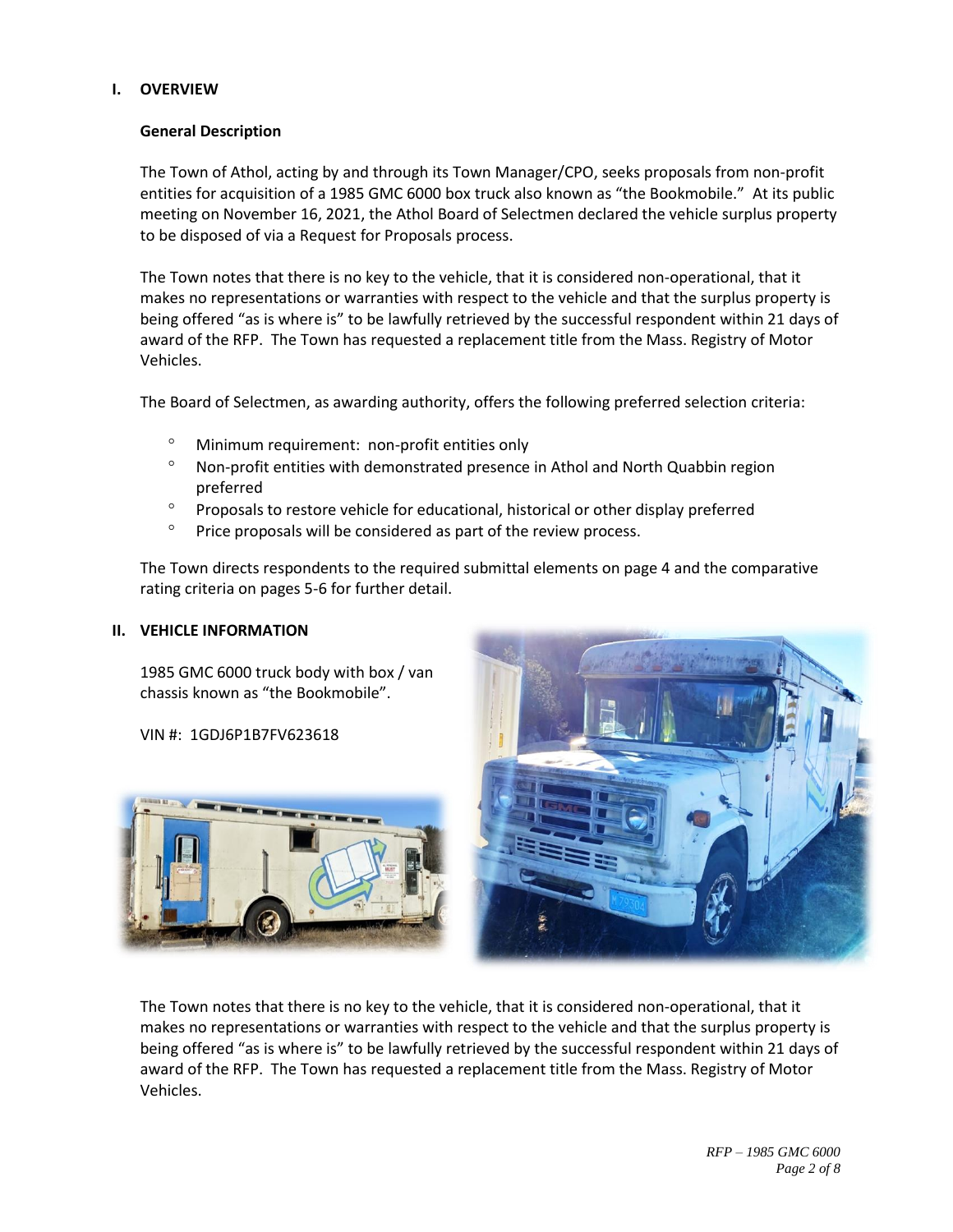### **Environmental Conditions / No Warranty**

The property is being released in an "as is" condition. The Town makes no representations or warranty as to the environmental conditions, including, but not limited to, any hazardous materials, the condition of the property or its general environs.

The Town hereby gives notice that it will not be bound by any statement, representation, or information pertaining to the property or its condition by any employee, agent, elected or appointed official, or any other person or persons acting, or purporting to act, under color of authority of the Town of Athol.

#### **III. PROPOSAL AND SELECTION PROCESS**

#### **General Conditions**

The Town of Athol, in its sole and absolute discretion, with or without cause, and without liability to the Town or any agent of the Town, reserves the right to:

- $\degree$  Accept or reject any or all proposals, either in whole or part, waive any portion or requirement of this RFP, cancel this RFP at any time, and/or take any action the Town, in its sole discretion, believes to be in its best interest. The Town shall take action upon the RFP within thirty (30) days after the opening of proposals.
- <sup>o</sup> Retain all proposals as official documents as the sole property of the Town of Athol, and to use them in whatever manner it deems appropriate.
- <sup>o</sup> Allow or refuse any request by any proposer to correct errors or omissions in any proposal after the deadline for submission.
- $\degree$  Request an oral presentation from any proposer.
- <sup>o</sup> Request any additional information from any proposer.
- $\degree$  Pre-award negotiations may be conducted with the selected proposer.
- $\degree$  The selection of the successful proposal shall be made without regard to race, color, sex, age, religion, political affiliation and/or national origin. EOE/AA.

#### **Required forms:**

- Disclosure of Beneficial Interests; Tax Certification; Non-collusion
- $\degree$  Bid form (price proposal to be submitted separately per instructions)

*Note: Forms are contained within Attachment "A" hereto.* 

#### **Expenses**

All proposers responding to this RFP do so at their sole expense and risk. The Town of Athol assumes no financial or other obligation to proposers that respond to this RFP or to their agents.

#### **Non-confidentiality**

All proposals shall become public records, and will be subject to disclosure under the Massachusetts Public Records Law.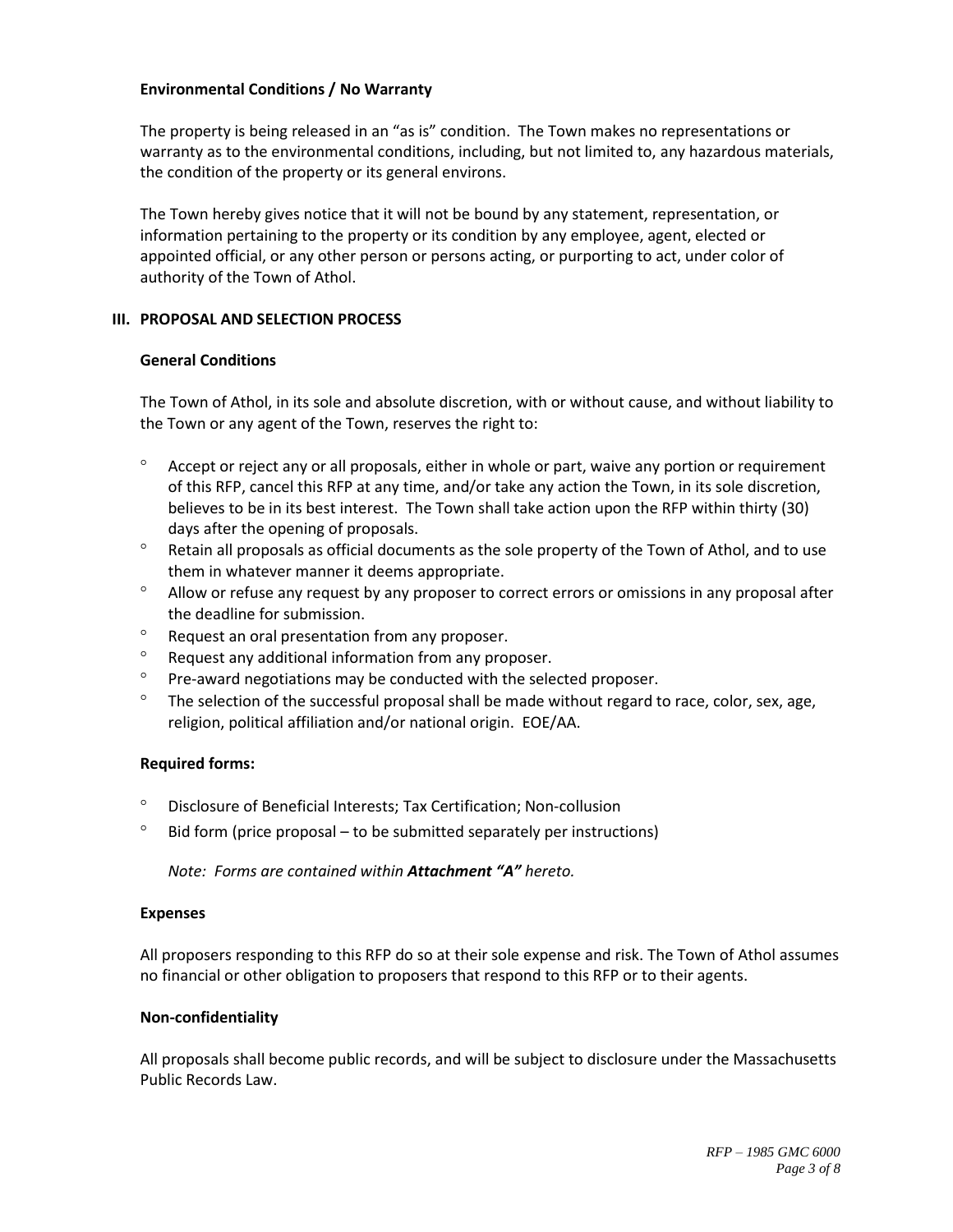## **Selection Process**

The Chief Procurement Officer (CPO) will review all submittals for technical compliance with this RFP and to determine non-profit status of respondents as a minimum criteria. At the discretion of the Board of Selectmen, the CPO may conduct a preliminary comparative review for presentment to the awarding authority. The Board of Selectmen, in its sole discretion, may award the RFP based upon the CPO's recommendation, or, may conduct its own rating and award process in an open meeting.

The CPO and Board of Selectmen may, in its sole and absolute discretion, reject any and all, or parts of any and all proposals; may re-advertise this RFP; may postpone or cancel at any time this RFP process; may change, or re-schedule the timetable of events. The Town reserves the right to waive any minor informalities pertaining to any proposals received.

The Town has endeavored to provide accurate information in this RFP; however, it is the responsibility of the proposer to examine the property and to investigate to their satisfaction questions or any other matter relating to the property. Reasonable access will be provided to all proposers to visually inspect the property at the Transfer Station on Wednesday, Thursday and Friday from 9am to 2pm and Saturday from 9am to 1pm.

#### **Selection Criteria**

Proposals will be evaluated and ranked according to the following criteria:

- Non-profit entities with demonstrated presence in Athol and North Quabbin region preferred
- <sup>o</sup> Proposals to restore vehicle for educational, historical or other display preferred
- $\degree$  Financial benefit to the Town. Note: there is a minimum bid requirement of \$50 to cover title replacement costs and processing.

# **Submission of complete proposals must be received no later than 2:00 p.m. on Wednesday, January 26, 2022 follows:**

Town of Athol Attn: Shaun A. Suhoski, CPO 584 Main Street, Room 17 Athol, MA 01331

# **IV. SCHEDULE**

The anticipated schedule, subject to change at the discretion of the Town, is as follows:

| January 5, 2022  | RFP published on Town of Athol Web site (www.athol-ma.gov), Town              |
|------------------|-------------------------------------------------------------------------------|
|                  | Clerk's official bulletin board and via social media and available by request |
|                  | to selectmen@townofathol.org                                                  |
| January 26, 2022 | Proposals due no later than 2:00 p.m.                                         |
| February 2022    | Review and action by Board of Selectmen                                       |

#### **V. RFP SUBMITTAL REQUIREMENTS**

Proposers are required to submit one (1) original "Non-price Project Proposal" and one (1) original sealed "Price Proposal" using the form provided with this document.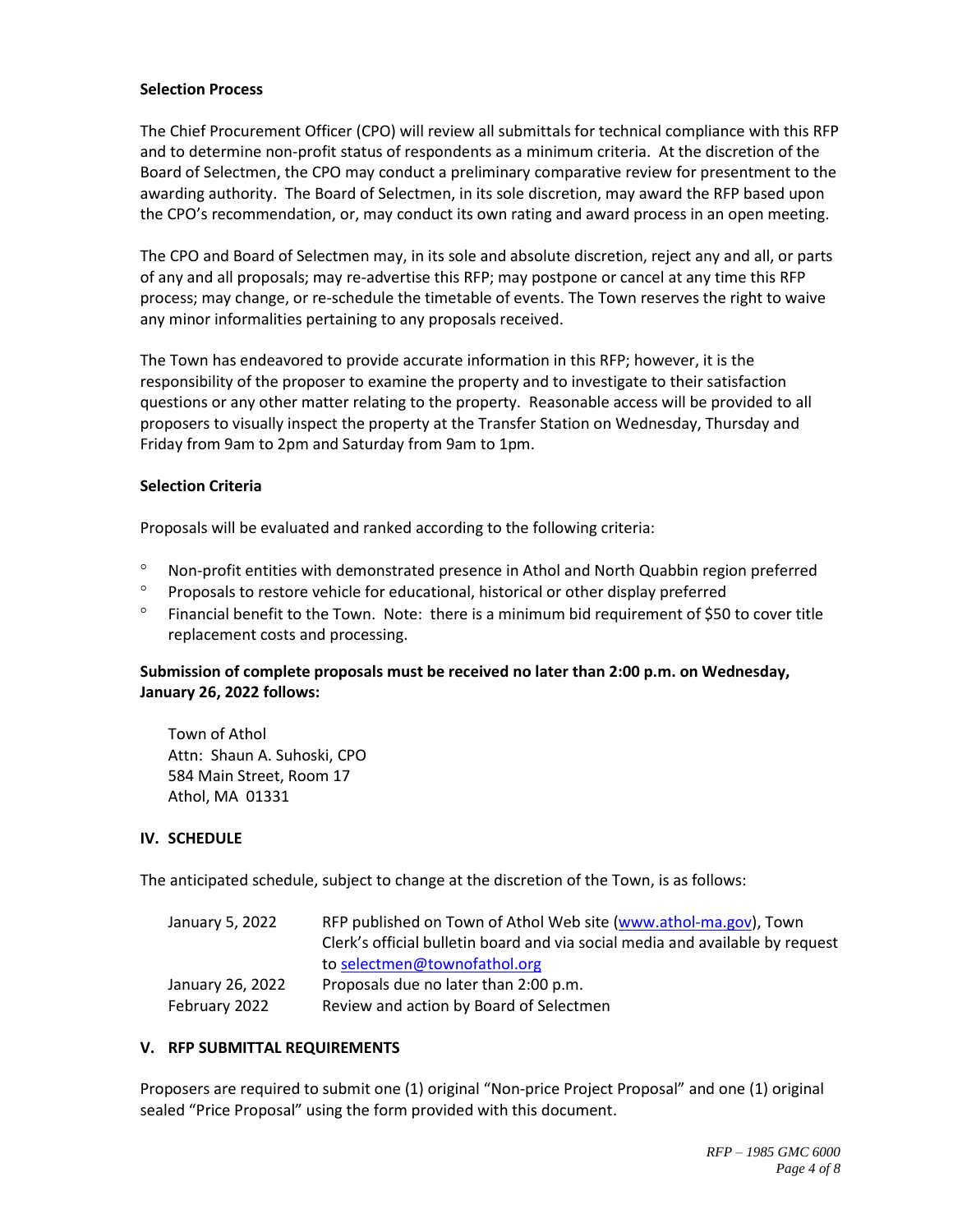# **FORM OF SUBMITTAL**

Cover letter with narrative that documents the non-profit status of the proposer and summarizes the proposer's plan for the surplus property. The following information must be included:

#### PROPOSER INFORMATION

- Legal name and principal office address
- $\degree$  Telephone number, facsimile number and email address
- $\degree$  Name of agent who is authorized to contractually bind the Proposer; and
- $\degree$  Name, address and telephone number of principal contact person if different than the authorized agent
- $\degree$  Summary of the proposer's mission and experience relating to the project

FINANCIAL POSITION OF THE PROPOSER

This section omitted.

# CONCEPTUAL DEVELOPMENT PLAN AND SCHEDULE

The submittal should include a narrative description of its plan for the surplus property.

MANAGEMENT PLAN

This section omitted.

# **VI. COMPARATIVE REVIEW CRITERIA**

All complete and responsive proposals that are received will be evaluated by the Chief Procurement Officer who will present the data to the Board of Selectmen. The evaluation will be timely, based on the information submitted in response to Section V as well as any related information that the Town may discover in analyzing or verifying information submitted in the proposal; or in any subsequent submissions. The following ratings will be used to measure the relative merits of proposals against each of the criteria listed below:

*Highly Advantageous (5 points) –* The proposal excels on the specific criterion. *Advantageous (3 points)* – The proposal fully meets the evaluation standard of the specific criterion. *Not Advantageous (1 point)* – The proposal does not fully meet the evaluation standard of the specific criterion.

*Non Responsive (0 points)* – The proposal fails to meet the criterion.

# **Criterion #1: Proposer and Mission**

Highly Advantageous (HA) – The non-profit proposer has a demonstrated presence in Athol and/or the North Quabbin Region with a focus on educational or historical displays and program.

Advantageous (A) – The non-profit proposer has a general presence in Athol and/or the North Quabbin Region with a focus on educational or historical displays and program.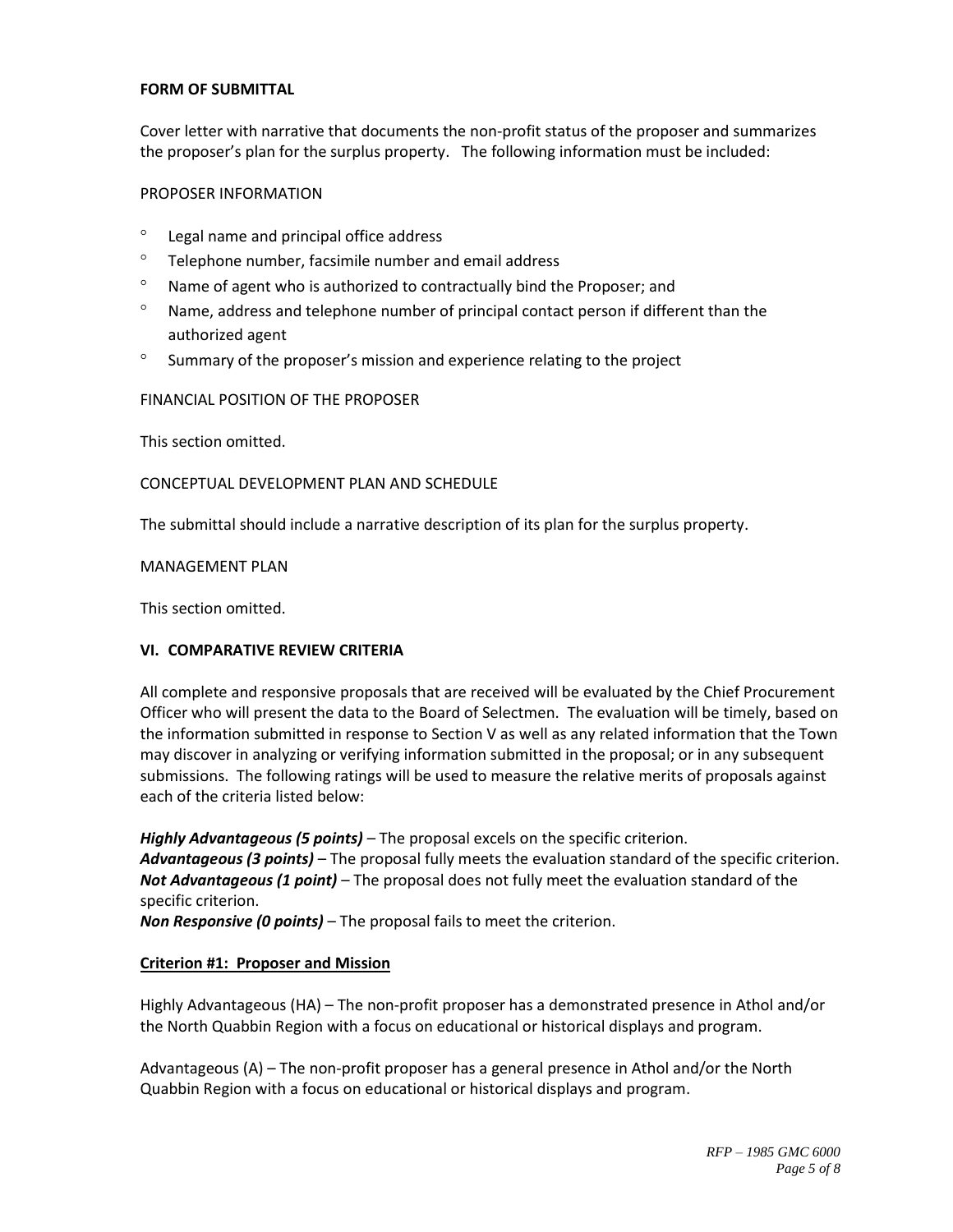Not Advantageous (NA) – The non-profit proposer does not have a demonstrable presence in Athol and/or the North Quabbin Region and/or does not offer educational or historical displays and programs.

Non Responsive (NR) – The proposal fails to meet the criterion.

# **Criterion #2: Restoration Plan**

Highly Advantageous (HA) – The proposer has successful experience in repurposing vehicles for educational or historical displays and programming. Proposers demonstrating experience with restoring and/or displaying five or more vehicles shall be deemed highly advantageous.

Advantageous (A) – The proposer has successful experience in repurposing vehicles for educational or historical displays and programming. Proposers demonstrating experience with restoring and/or displaying two to four vehicles shall be deemed advantageous.

Not Advantageous (NA) – The proposer has not demonstrated successful experience in repurposing vehicles for educational or historical displays and programming. Proposers demonstrating experience with restoring and/or displaying only one or less vehicles shall be deemed not advantageous.

Non Responsive (NR) – The proposal fails to meet the criterion.

# **Criterion #3: Financial Benefit**

Highly Advantageous (HA) – Proposals that offer more than \$500 for the surplus property shall be deemed highly advantageous.

Advantageous (A) – Proposals that offer more than \$50 up to \$499 for the surplus property shall be deemed advantageous.

Non-Advantageous (NA) – Proposals that offer the minimum \$50 bid shall be deemed nonadvantageous.

Non Responsive (NR) – The proposal fails to meet the criterion.

# **VII. RULE FOR AWARD**

The most advantageous proposal from a responsive and responsible proposer, taking into consideration all evaluation criteria set forth in the solicitation, will be selected.

The Town may accept or reject any or all proposals, either in whole or part, waive any portion or requirement of this RFP, cancel this RFP at any time, and/or take any action the Town, in its sole discretion, believes to be in its best interest.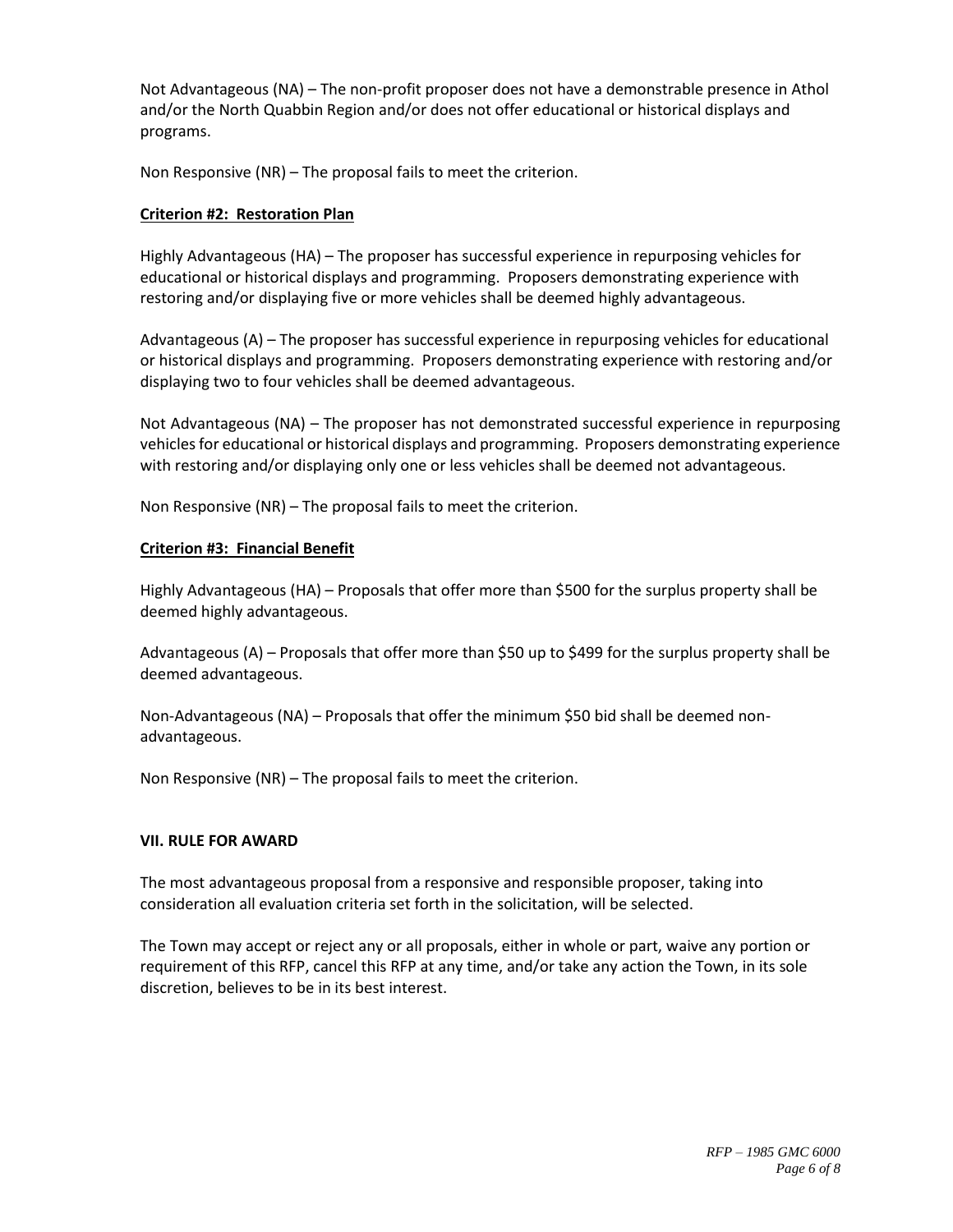# **ATTACHMENT "A"**

# **REQUIRED FORMS AND DISCLOSURES**

**Certificate of Non-Collusion:** The undersigned certifies under penalties of perjury pursuant to M.G.L. c.30B, S10, as amended that this bid or proposal has been made and submitted in good faith and without collusion or fraud with any person. As used in this certification, the word "person" shall mean any natural person, business, partnership, corporation, union, committee, club, or other organization, entity, or group of individuals

**Tax Attestation:** The undersigned certifies under the penalties of perjury pursuant to M.G.L. c.62C, S49A, as amended that, to the best of my/their knowledge and believe that I am/we are in compliance with all of the laws of the Commonwealth of Massachusetts relating to taxes, reporting of employees and contractors, and withholding and remitting child support

**Certification of no outstanding amounts due the Town:** The undersign certifies under the penalties of perjury, that hereby certify that the proposer is current on its real estate taxes, water, sewer, and/or any other obligations with the Town of Athol.

7. GIVE FULL NAMES AND RESIDENCES OF ALL PERSONS INTERESTED IN THE FOREGOING PROPOSAL. (NOTICE: Give first and last name in full; in case of corporations, give corporate name and names of President, Treasurer, and Manager; and in case of firms give names of the individual:

\_\_\_\_\_\_\_\_\_\_\_\_\_\_\_\_\_\_\_\_\_\_\_\_\_\_\_\_\_\_\_\_\_\_\_\_\_\_\_\_\_\_\_\_\_\_\_\_\_\_\_\_\_\_\_\_\_\_\_\_\_\_\_\_\_\_\_\_\_\_\_\_\_\_\_\_\_\_\_\_\_\_\_\_\_

\_\_\_\_\_\_\_\_\_\_\_\_\_\_\_\_\_\_\_\_\_\_\_\_\_\_\_\_\_\_\_\_\_\_\_\_\_\_\_\_\_\_\_\_\_\_\_\_\_\_\_\_\_\_\_\_\_\_\_\_\_\_\_\_\_\_\_\_\_\_\_\_\_\_\_\_\_\_\_\_\_\_\_\_\_

\_\_\_\_\_\_\_\_\_\_\_\_\_\_\_\_\_\_\_\_\_\_\_\_\_\_\_\_\_\_\_\_\_\_\_\_\_\_\_\_\_\_\_\_\_\_\_\_\_\_\_\_\_\_\_\_\_\_\_\_\_\_\_\_\_\_\_\_\_\_\_\_\_\_\_\_\_\_\_\_\_\_\_\_\_

Name Address Address Address 2ip Code

**I hereby certify, under the penalties of perjury, that the information on this form is correct.**

Organization Name **Address** Address

Authorized Representative Signature **Address** Address

Print name Telephone

Title **Date**